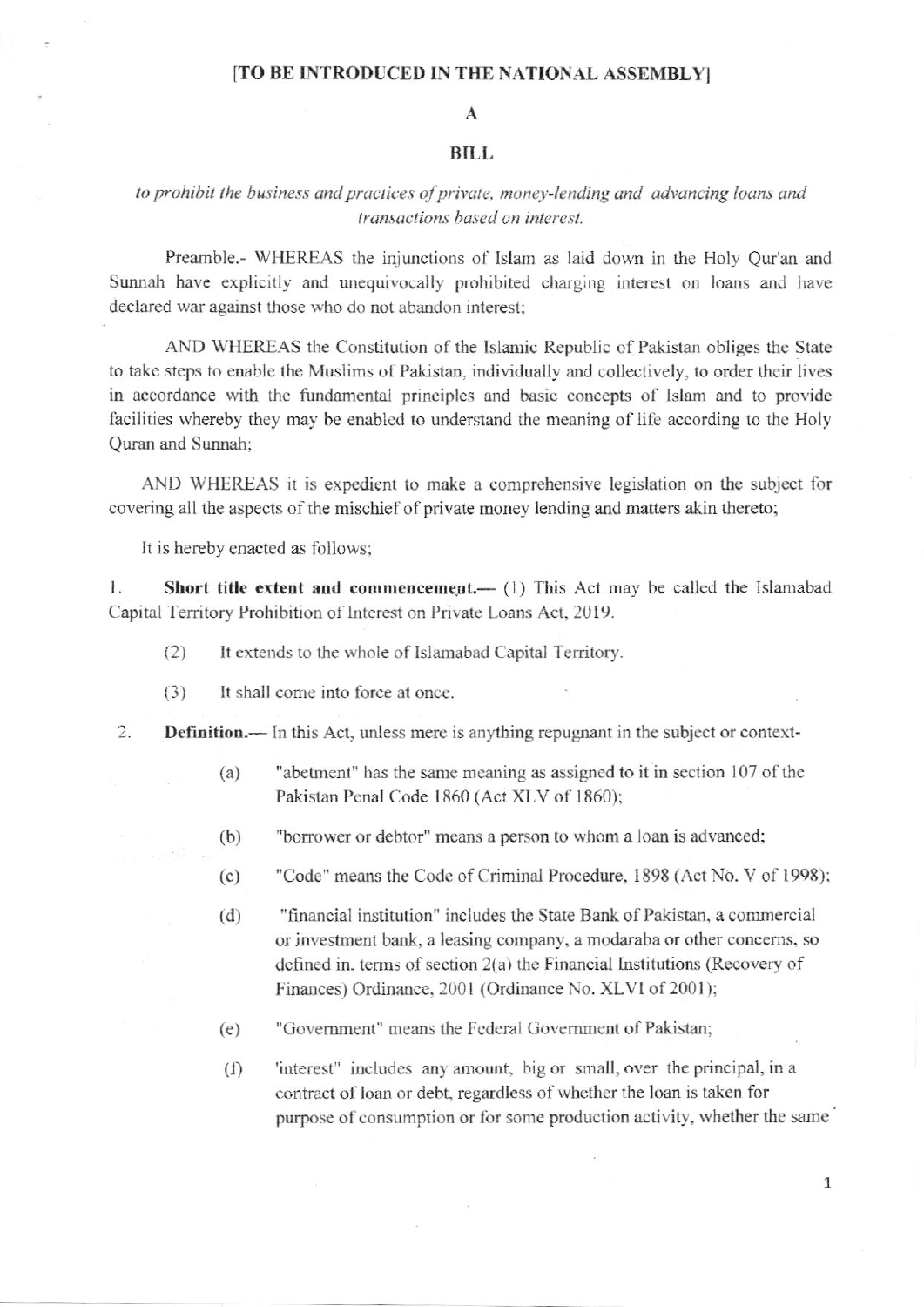is charged or sought to be recovered specifically by way of interest or otherwise, or found so to be recoverable by a competent Court;

- "Interest based transactions" include transactions  $(g)$ 
	- $(i)$ where differences in prices are exchanged without any intention of exchange of goods by the parties involved; or
	- where sale is made on credit for higher price and repurchase of the  $(ii)$ same for lower price on cash basis by the original owner in a given transaction; or
	- $(iii)$ where two prices are stipulated in the same deal that is to charge lower or discounted price for shorter period or given listed price for longer period by the buyer in a given transaction.
- "loan or debt" means an advance whether of money Or in kind,  $(h)$ where the repayment is guaranteed on demand or after a specified period.
- $(i)$ "molest"-a person shall be deemed to molest another person if he-;
	- $(i)$ obstructs, or uses violence or criminal force to or criminally intimidates, such other person;
	- Interferes with any properly owned or used by him or; deprives  $(ii)$ him of, or hinders him in the use of any such property; and
	- $(iii)$ does any act calculated to intimidate the members of the family or such other person;
- $(i)$ "money lender" means a person, other than the Federal or Provincial Government or a financial institution, who lends money on interest or deals in interest based transactions and includes any person appointed by him to be in charge of a branch office or branch offices or a liaison office or any other office by whatever name called, of his principal place of business and a pawn broker who carries on the business of taking goods and chattels in pawn or pledge for a loan, offering payday loans, small personal loans or credit chits.

Explanation I. — Where a money lender is resident outside the province, the agent of such person resident in the Province, be deemed to be the money lender in respect of that business for the purposes of this Act

- "prescribed" means prescribed by rules under this Act;  $(k)$
- $(1)$ "principal amount" in relation to loan means the amount actually lent to the debtor;
- "rules" means rules made under this Act; and  $(m)$

 $\overline{2}$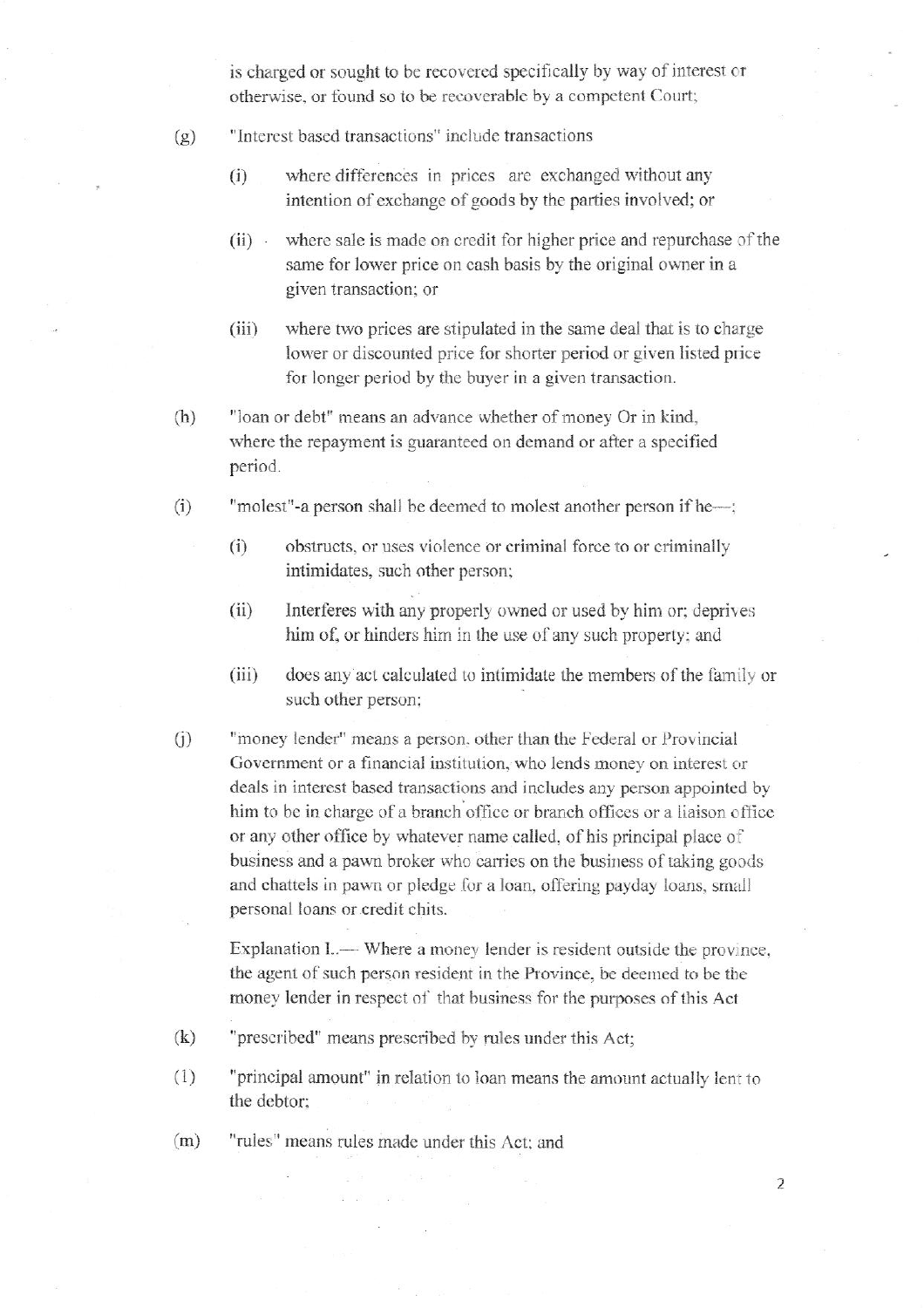3- Prohibition of Private Money Lending.— (1) No money lender either individually or in group of persons shall lend money or advance loan to any person for the purpose of receiving interest thereon, nor shall carry on an interest based transaction in the Pakistan/Islamabad Capital Territory.

(2) Whoever contravenes the provisions of sub-section (1) shall be punished with imprisonment of either description which may extend to ten years but shall not be less than three years and shall also be liable to fine not exceeding one million rupees.

4- Punishment for Abetment.— Whoever intentionally and willfully abets, engages, assists or aids the money lender in lending money or in recovery of interest or in interest based transaction in contravention of sub-section  $(1)$  of section 3 shall also be liable to the same punishment as provided in sub-section  $(2)$  of section 3 of this Act,

5. Punishment for Molestation.— Whoever molests any borrower or debtor, whether, on his own behalf or on behalf of anybody else with intention to force such borrower or-debtor to pay back any loan or debt or any part thereof or any irterest thereupon, shall be punished witb imprisonment of either description for a term which may extend to five years and shall also be liable to fine up to five hundred thousand rupees.

6. Complaint.- A, justice of peace shall, within three days on receipt of any application or complaint with regard to the commission of an offence under this Act, order the local police to register a case against such person or group of persons.

7. Liability to pay interest on debt to stand extinguished.--- On the commencement of this Act, every obligation of any debtor or borrower to pay interest on debt or such part of interest shall stand extinguished.

8. Offences to be tried by Court— No court inferior to the court of Judicial Magistrate of the first class shall try an offence under this Act.

9. Cognizance of offences.—Notwithstanding anything to the contrary contained in the Code or any other law for the time being in force an offence under this Act shall be cognizable, non-compoundable and non-bail able.

10. Adjustment of principal amount.— The trial court, if it is proved that the money lender committed an offence under this Act, shall order the interest already paid to the money lender is considered as payment towards; the principal amount.

Provided that where the amount of interest paid by a borrower exceeds the principal amount, the court shall order the money lender to return such excess amount to the borrower.

11. Recovery of sums.— Where penalty imposed on money lender under this Act or the amount ordered to be returned, is not paid-

> (a) the court may order to recover the amount so payable by selling the assets belonging to such person: anti

> > 3